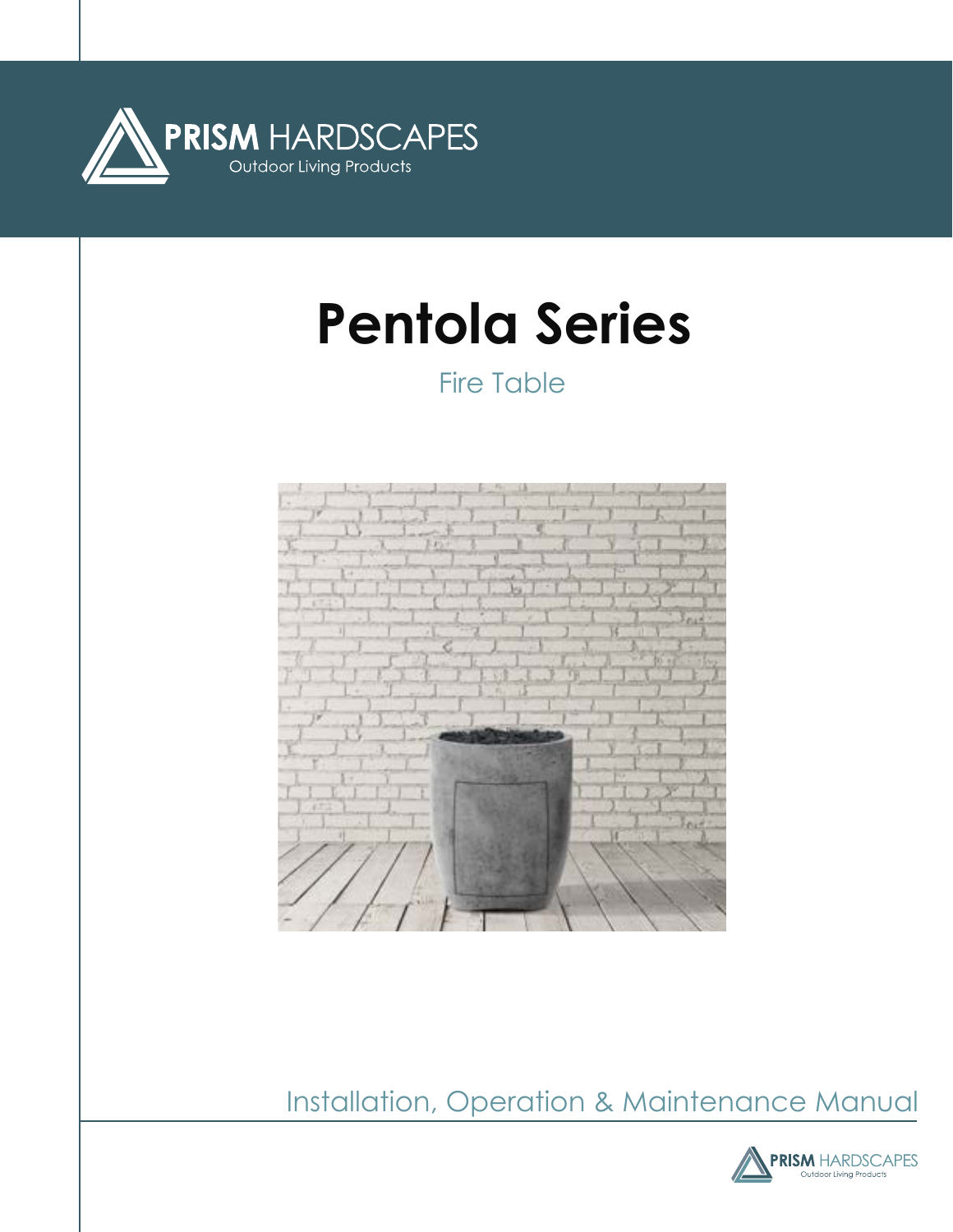### **WARNING: THIS APPLIANCE IS FOR OUTDOOR USE ONLY!**



This manual should remain with the parties responsible for operation.

### **Table of Contents**

Section 1: General Description

- 1.1 Receiving Checklist
- 1.2 Product Dimensions
- 1.3 Safely Moving Unit
- Section 2: Safety Instructions

Section 3: Installation Details

- 3.1 Gas Requirements
- 3.2 Internal View of Components

Section 4: Operation

- 4.1 Ignition
- 4.2 Adjustment
- 4.3 Caring for Unit

Section 5: Troubleshooting

Section 6: Warranty

## **DO NOT DISCARD INSTRUCTIONS**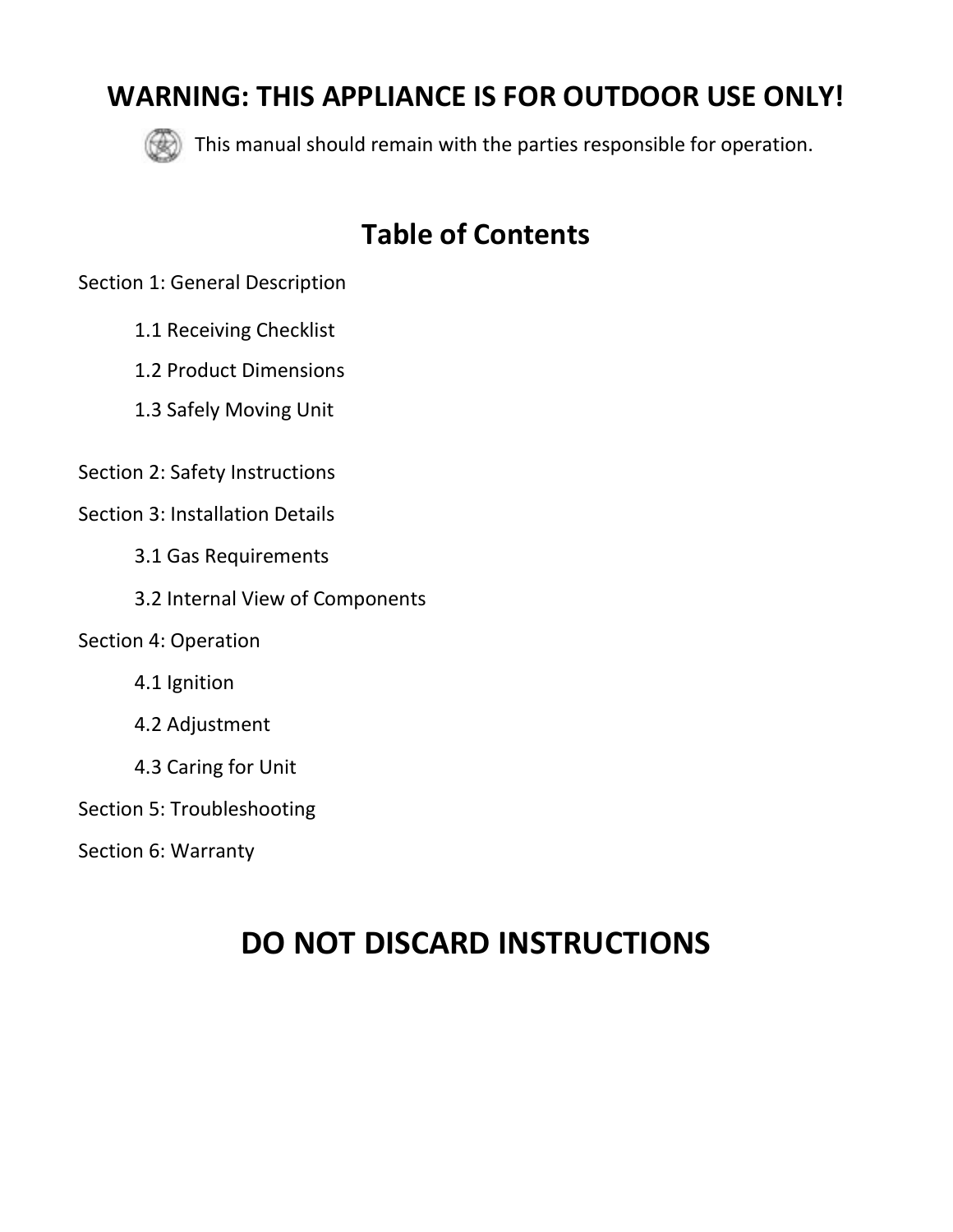## **Section 1 General Description**

#### **1.1 Receiving Checklist**

Upon receiving fire feature from transportation carrier

- 1) Inspect the crate/pallet for damage
- 2) Check that PO/BOL paperwork matches paperwork on crate/pallet
- 3) Open top of crate/pallet and inspect unit for damage

\*If damaged, please notify carrier immediately and sign "damaged" or do not receive. Please also notify Prism Hardscapes office immediately via email at [warranty@prismhardscapes.com](mailto:warranty@prismhardscapes.com)

#### **1.2 Product Dimensions**

### Pentola 1



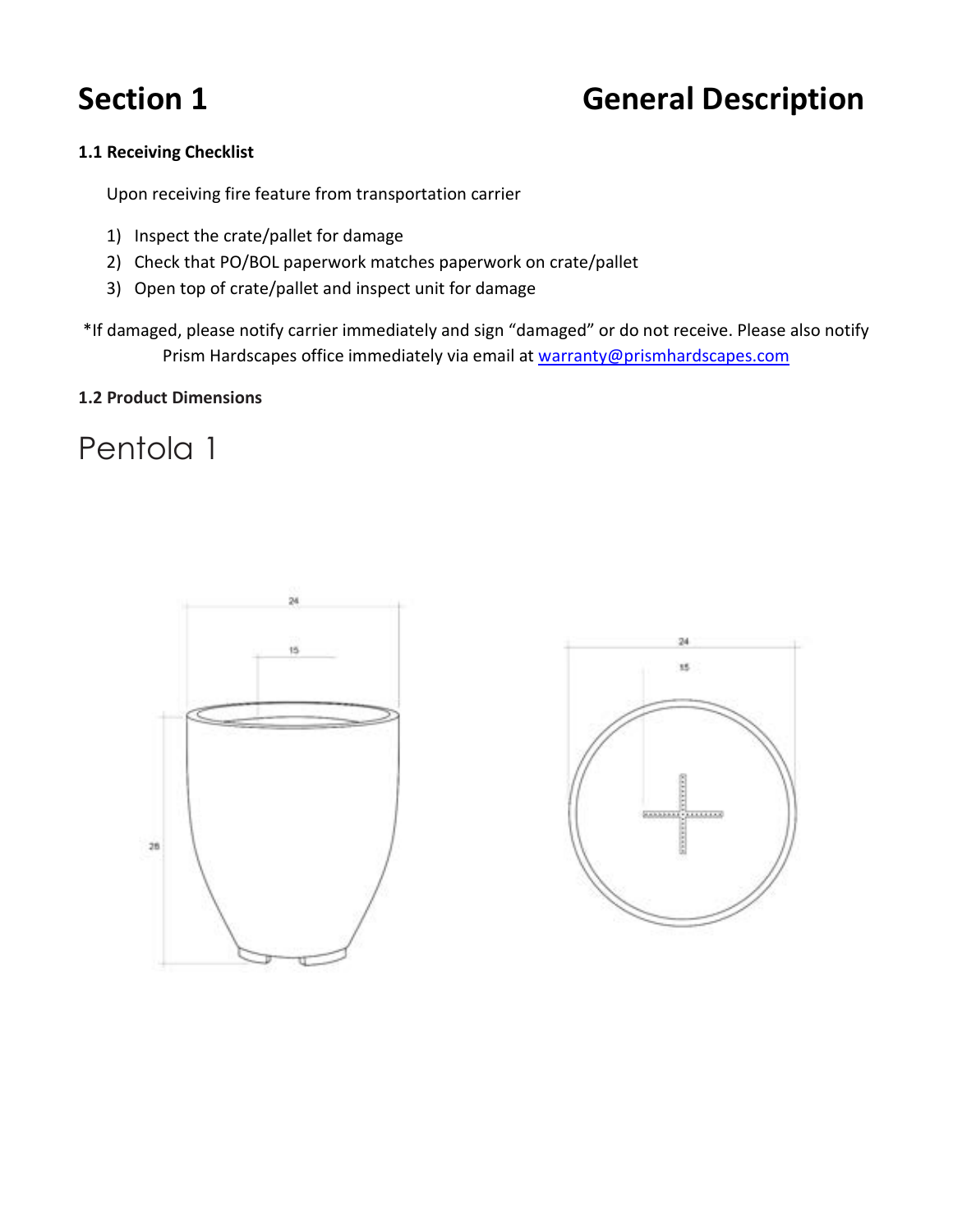## Pentola 2





## Pentola 3



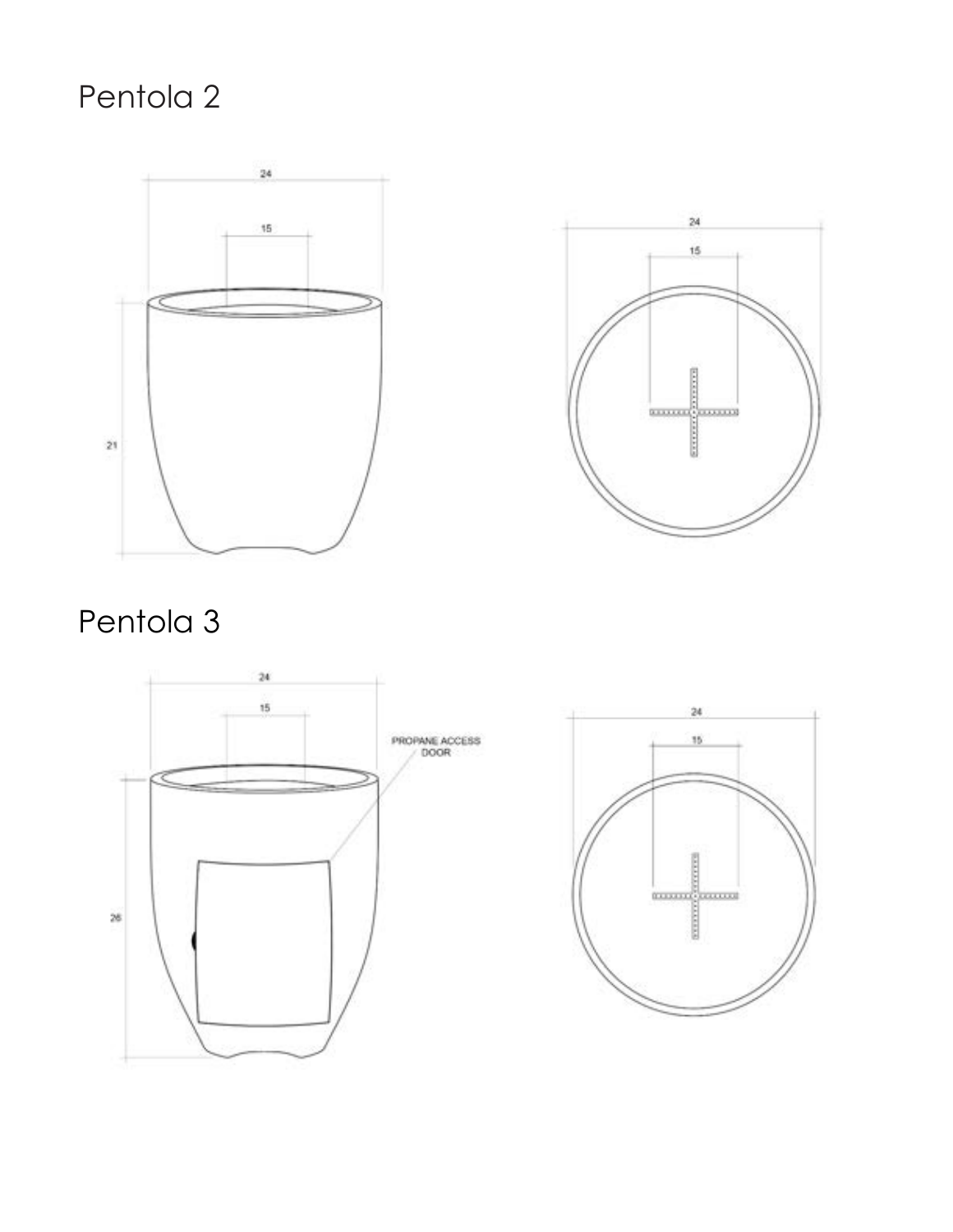#### **1.3 Safely Moving Unit**

- NEVER ATTEMPT TO MOVE YOUR FIRE FEATURE BY YOURSELF
- WRAP FURNITURE BLANKET AROUND THE ENTIRE BODY OF THE UNIT
- PLACE A PIECE OF ¾" PLYWOOD BETWEEN DOLLY AND THE FIRE FEATURE FOR INCREASED STABILITY WHILE MOVING

OR

USE DOLLY TO NAVIGATE THE UNIT TO THE FINAL POSITION



DO NOT USE A WHEELBARROW OR OTHER UNBALANCED EQUIPMENT TO MOVE UNIT



CAREFULLY REMOVE UNIT FROM CRATE AND PLACE ONTO MOVING DOLLY



PLACE FIRE FEATURE WITH BASE DOWN TO MOVE

PLACE FIRE FEATURE ON SIDE TO MOVE **\*SECURE PAN/BURNER PRIOR TO TILT\*** (ONLY FOR SQUARE OR RECTANGLE UNITS)



GENTLY PLACE FIRE FEATURE INTO FINAL POSITION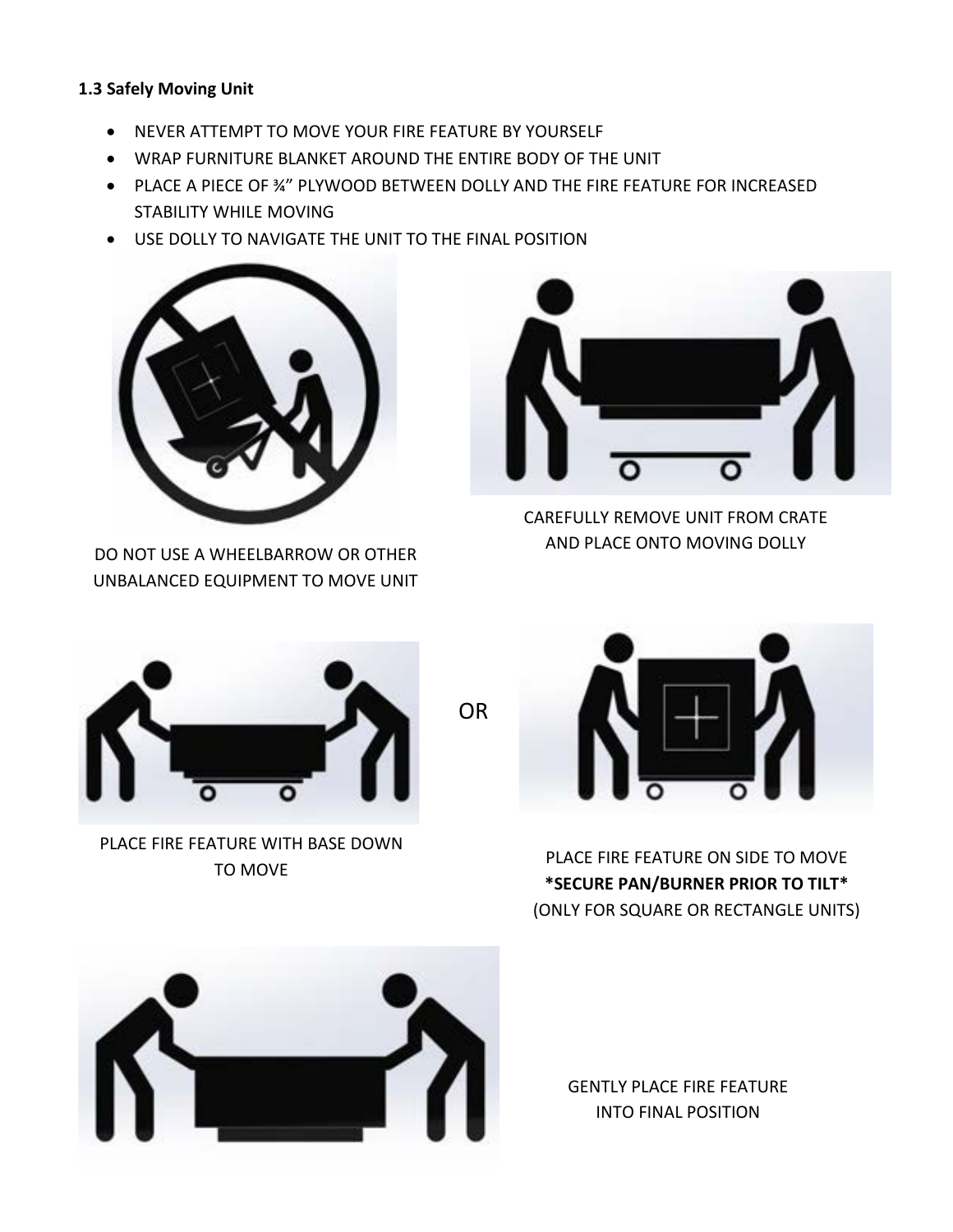### **A** WARNING

Before installing this product, read and follow all warning notices and instructions provided. Failure to do so may result in serious injury, property damage and/or death. For additional product reference and copies of these instructions, visit our website at prismhardsacapes.com

This product must be installed and serviced by a contractor or qualified installer who is licensed and/or certified within the jurisdiction where the product will reside. In the event no such state or local requirement exists, the installer or maintainer must be a qualified professional with sufficient experience in installation and maintenance of gas and/or electric appliances. Prior to installation, read and follow all warning notices and instructions provided with this product. Failure to do so may result in property damage, personal injury, and/or death. Improper installation and/or operation may result in exposure to carbon monoxide and flue gases which can cause serious injury, property damage, and/or death. For installations in the vicinity of occupied/living areas, Prism Hardscapes strongly recommends installation of carbon monoxide detectors within reach of this appliance and in any adjacent occupied spaces. Improper installation and/or operation will void warranty.

Do not store or use gasoline or other flammable vapors and liquids within the vicinity of this or any other appliance.

### WHAT TO DO IF YOU SMELL GAS

- **•** Immediately switch off main gas supply.
- **•** Do not try to light any appliance.
- **•** Do not touch any electrical switch; do not use any phone near unit.
- **•** Immediately remove yourself from the area, call your gas supplier and follow their instructions.
- **•** If you cannot reach your gas supplier, call the fire department.

Installation and service must be performed by a qualified installer, service agency or gas supplier.

THIS APPLIANCE IS FOR USE WITH PROPANE OR NATURAL GAS ONLY. AT NO TIME ARE SOLID OR ALTERNATIVE FUELS TO BE USED WITH THIS APPLIANCE.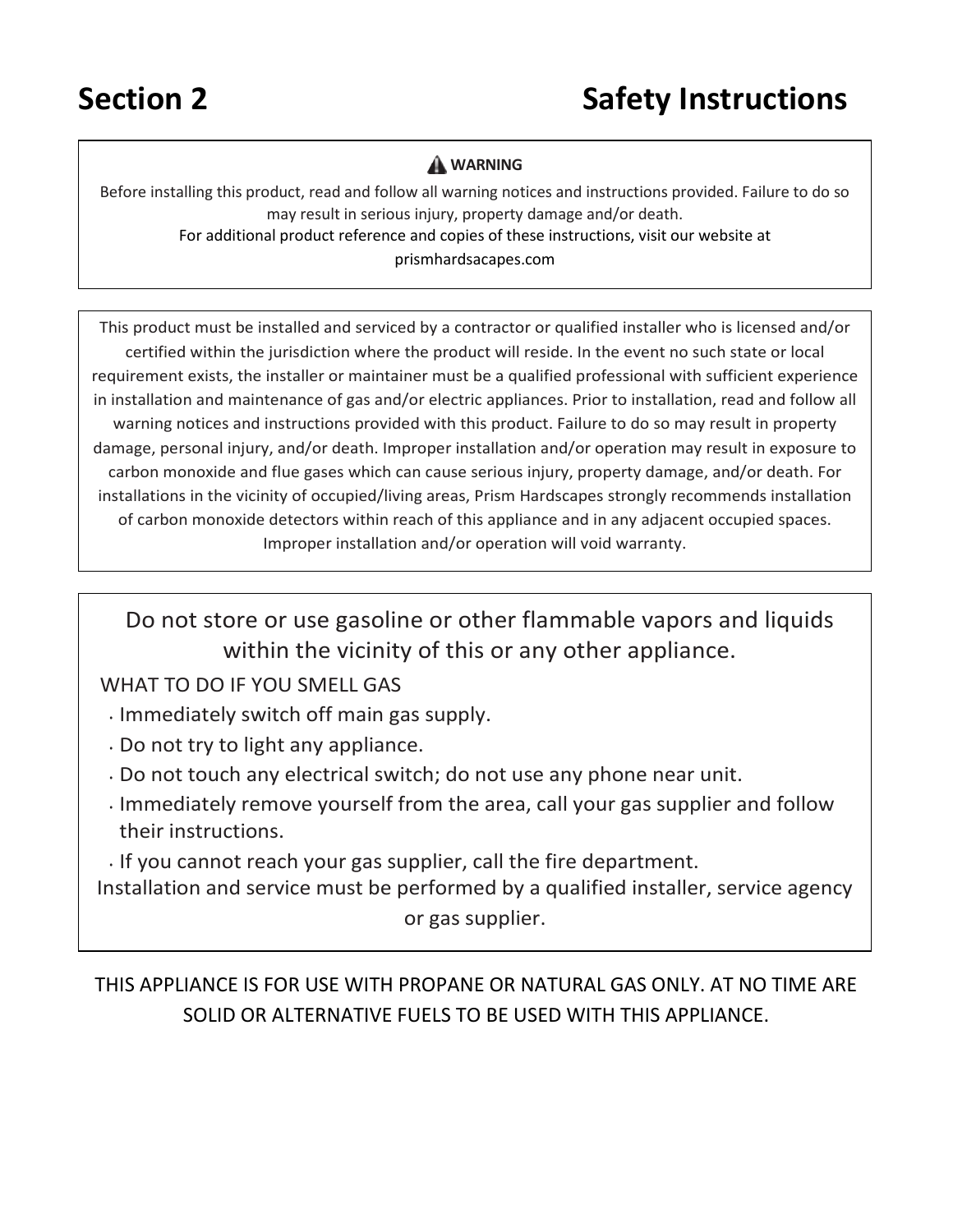Prism Hardscapes strongly recommends the installation of Carbon Monoxide detectors within reach of this appliance and in any adjacent occupied spaces.



### **CALIFORNIA PROPOSITION 65**

**This product can expose you to Chromium, which is known in the state of California to cause cancer, birth defects or other reproductive harm.**

**(for more information, go to: www.p65warnings.ca.gov)**

 $\overline{\phantom{a}}$ 

### **WARNING**

This appliance may produce carbon monoxide which has no odor. Using this appliance in an enclosed space such as a motorhome, camper, car or home may result in death.

Prism Hardscapes utilizes CSA certified components. Installation must conform to local codes, National Fuel Gas Code ANSI Z223.1/NFPA and/or National Fuel Gas Code.

Appliance should be serviced annually by a professional gas technician certified in the United States by the National Fireplace Institute (NFI). Any parts that require replacement should be replaced only by a certified service professional using parts recommended by manufacturer.

Do not alter any component or design of this unit as it may alter the operation and result in injury, property damage and/or death. Altering unit will also automatically void warranty.

This fire feature is not intended for cooking. Do not place anything on or in fire feature.

Never use fire feature in windy conditions.

Do not touch hot surfaces, hot media (rocks/glass/etc.) or open flames.

Do not reach, jump, or walk across unit, media or open flames.

Do not ignite fire feature when media (rocks/glass/etc.) are wet. Doing so may cause media to crack and burst.

It is important to inspect your fire feature before every use. Make sure there are no obstructions or combustible materials on or near unit.

Wipe down surface of unit before every use and immediately clean any spills or messes on or around unit.

Consistently check hoses and fittings for cracks, abrasions and leaks (at least once a month).

Do not leave pets or children unattended around fire feature.

Use a designated fire pit or barbecue cover when not in use.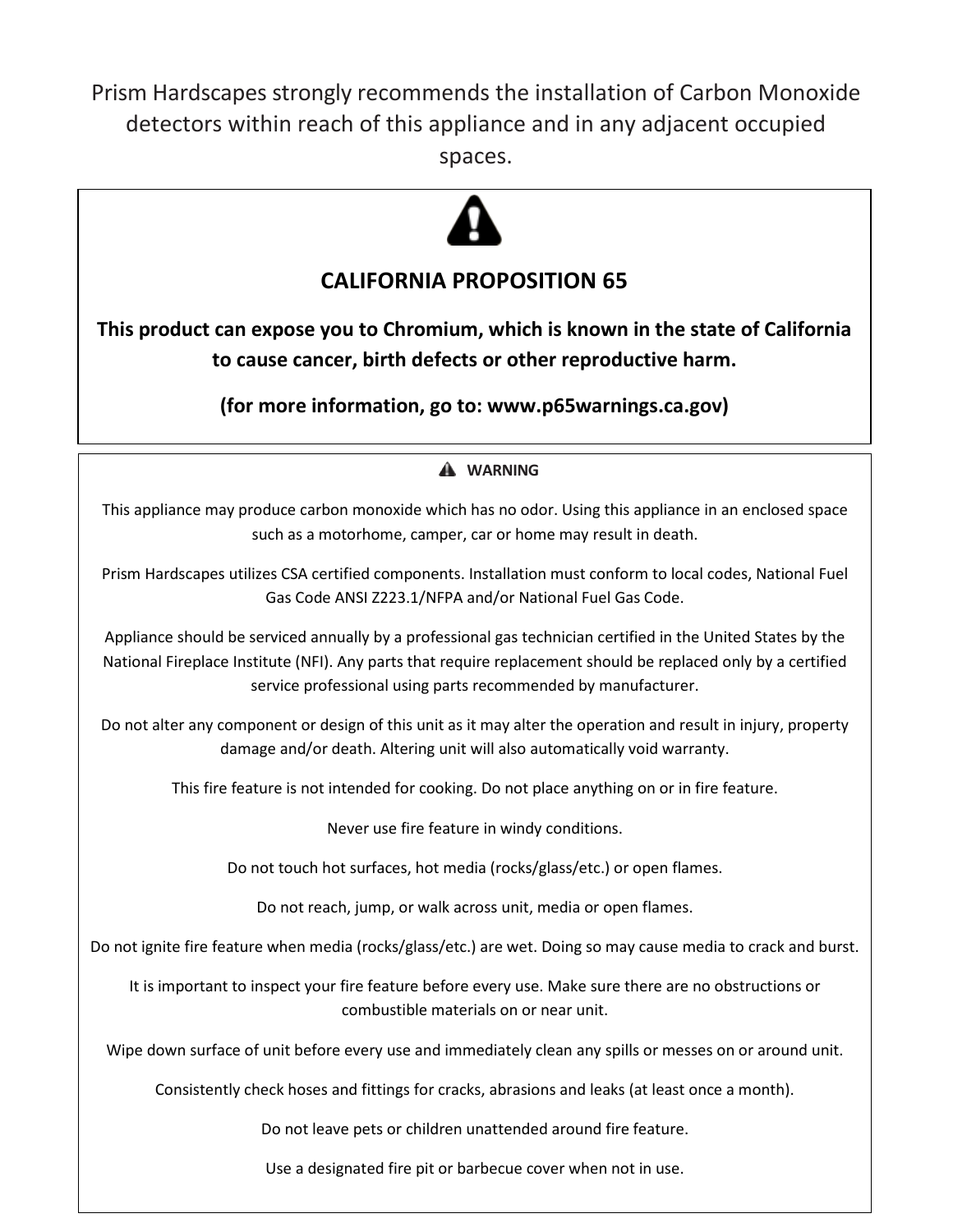## **Section 3 Installation Details**

#### **3.1 Gas Requirements**

The fire table should be placed on a flat and level surface. It will arrive with the burner and burner plate set inside the unit. Burner hardware has been installed at the factory but will need to be checked for proper tightness after transportation. Refer to the corresponding section below for set-up on your unit. All units must have clearance to combustible surface of 4ft on sides & 6ft from the top. Refer to the section below for the according to the gas type you purchased.

#### **3.1.1 Natural Gas**

Gas Pressure: 7 inches water column Gas Input Flow: 65,000 BTU/HR

Prior to installation, a gas professional will need to run a gas line underground below the foundation where your fire feature will reside. In order to do this, your gas professional will first need to determine the best pipe size based on fuel input requirements (BTU's/HR), gas pressure and distance from gas pressure regulator to fire feature. Once you have created a trench underground for your pipe, the stubbed-out end should be fitted with a ½" NPT ball valve shutoff (rated for gas usage) and a flare fitting sized for the same size gas hose that is attached to the key valve and burner. Connect your flex hose to the stubbed-out gas pipe then connect the other end to the key valve in your fire feature. The arrow on the key valve should be pointing the direction of the gas flow (towards the burner plate on your fire feature). Tighten all fittings with a wrench, do not hand tighten! Test the gas lines for leaks and loss of pressure over a 24-hour period. When you are finished testing and have found no leaks, cover the pipes, level the ground and finish setting the foundation. Once everything is tightly sealed and connected, gently place your burner plate back down into your fire feature; your fire table is now ready to be positioned in its final location.

**Note:** Check with your gas supplier to verify gas flows and pressures available at the location of your installation. In many cases utility companies will install larger meters at no charge to accommodate larger flows.

#### **3.1.2 Liquid Propane**

Gas Pressure: 11 inches water column Gas Input Flow: 65,000 BTU/HR

Make sure the foundation is flat and level prior to placement. Units using liquid propane will come with a burner, orifice, flex hose and regulator that will attach to the propane tank. This gas hose will need to go from the tank to the burner. The hose should connect from the key valve within the unit, through a vent underneath and to the propane tank. Make sure all fittings are tightened properly with a wrench, do not hand tighten! An additional flex hose will be attached to the other end of the key valve to the flare fitting at the bottom of the burner. The arrow on the key valve should be pointing the direction of the gas flow (towards the burner plate on your fire feature).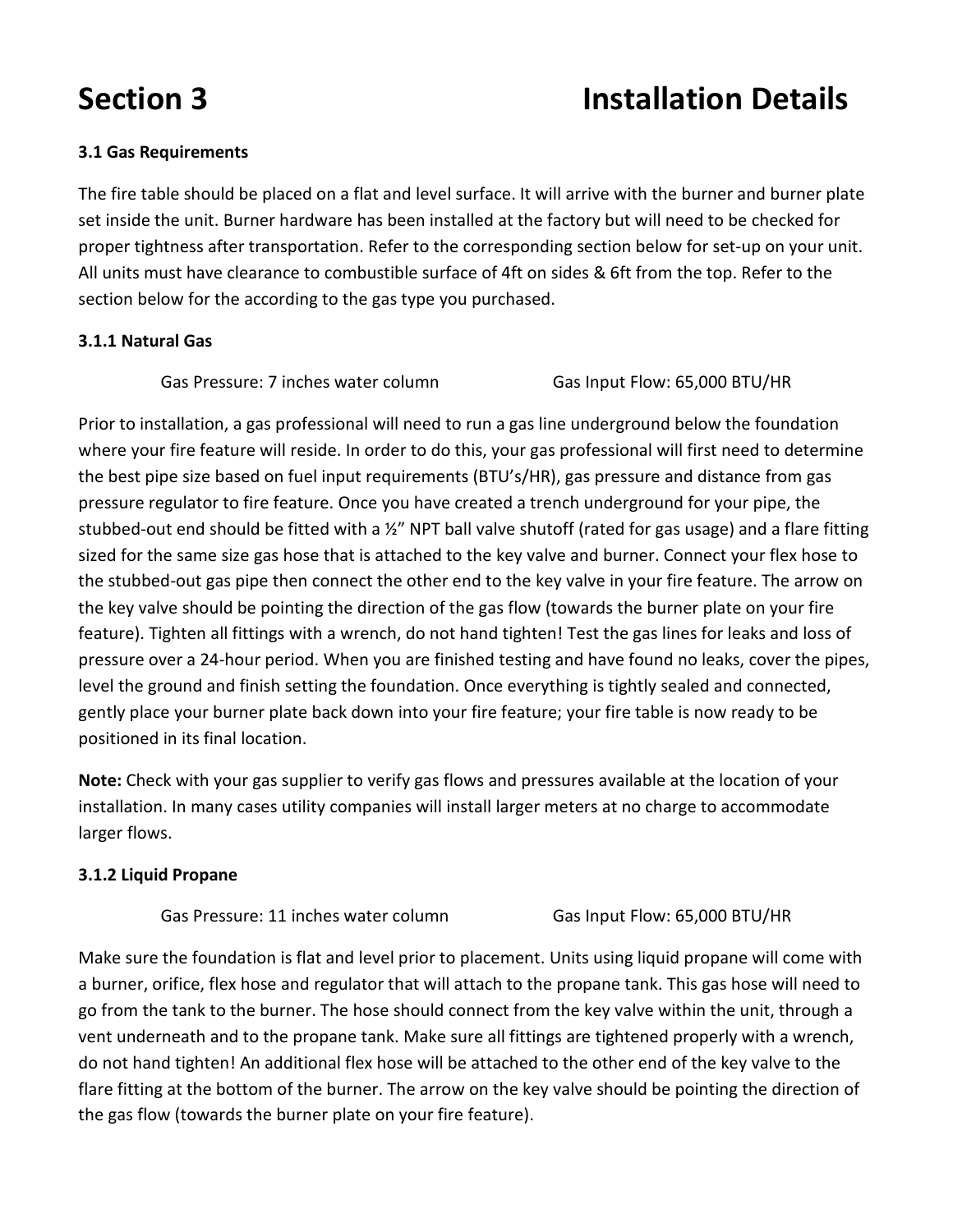Fire features do not include propane cylinder; you will need to provide one. The liquid propane supply cylinder must be constructed and marked in accordance with the specifications for propane gas cylinders as required by the U.S. Department of Transportation (DOT).

#### **3.2 Internal View of Components**

#### **3.2.1 Natural Gas Unit**



#### **3.2.2 Propane Tank Unit**

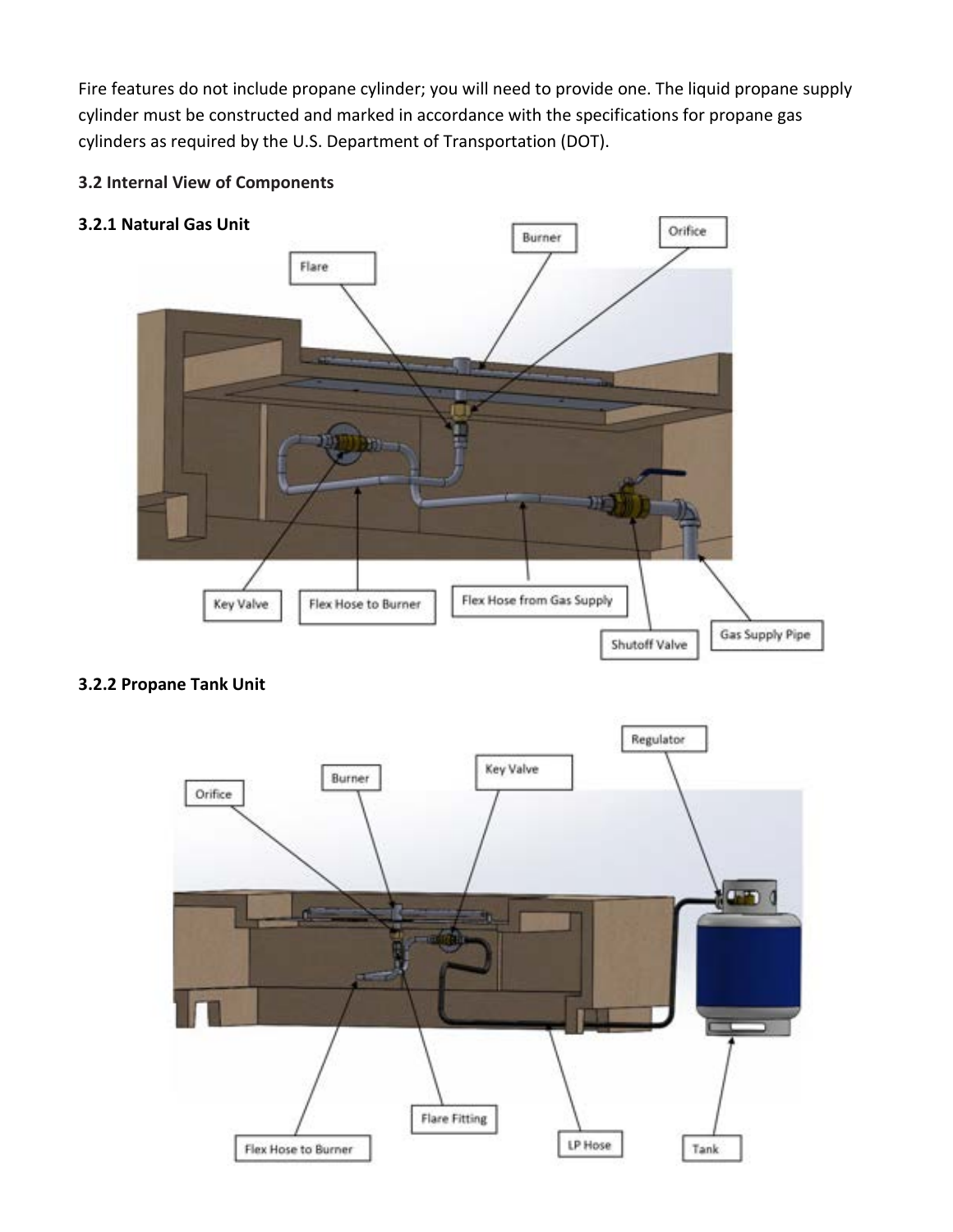### **Section 4** Operation

#### **4.1 Ignition**

Refer to the section below according to which ignition system you purchased. An initial burner test should be done prior to filling the pan with media (rocks/glass/etc.)

#### **4.1.1 Manual Light**

You will need a fireplace lighter, do not use a match or cigarette lighter as they are much shorter and will light the fuel too close to the burner which may result in serious injury. Ignite your fireplace lighter and hold the tip close to the burner. Insert fire table key and turn it to the ON position to start gas flow to the burner- if you are using a propane tank unit, please note you will need to open the valve on your tank first. If your burner does not light within 5 seconds, turn key to the OFF position and wait 10 seconds before trying again. If the burner still does not light, call your local gas technician to determine if there is a problem. Once burner lights, immediately remove your hand and allow burner to operate for a few minutes before turning it off. Make sure the valve is properly closed every time you leave your fire feature unattended and remove key. For propane units, ensure that valve on tank is completely closed when fire feature is not use.

You are now ready to place the fire media onto the burner pan. Slowly pour media onto pan and spread evenly. Fire media should be sparsely spread out enough to cover pan. Only use the recommended amount of media in your unit (the amount provided), overfilling may result in smaller flame and gas buildup which may cause an explosion. Fresh air must be able to pass through the unit. Do not block or obstruct any vents on lower and upper parts of the fire feature. These are designed to ensure proper combustion and ensure no buildup of residual gases within the unit.

#### **4.1.2 Electronic Ignition**

Prism Hardscapes offers a separate installation guide for the Electronic PH-Ignite System. All other electronic system guides must be requested from their corresponding manufacturers.

#### **CAUTION: Open flames will ignite combustible materials such as clothing, fabric, hair, etc. which may result in serious injury, property damage and/or death. Be cautious of the open flames while burner is lit.**

#### **4.2 Adjustment**

Allow the fire feature and media to cool down before moving or adjusting. This may take from 30 minutes to 1 hour depending on the size of the fire feature. Any shifting of fire media or feature should be done after the entire unit has cooled. Also prior to movement, ensure that all gas valves are completely closed and disconnected.

Refer to Section 1.5 for instructions on how to safely move your unit.

#### **4.3 Caring for Unit**

It is recommended to wipe the unit down before every use, and always clean any spills immediately so as not to allow stains to set in. Cleaning can be done with mild soap, water, and a rag. We also recommend resealing the unit after 2 years with a water-based concrete sealer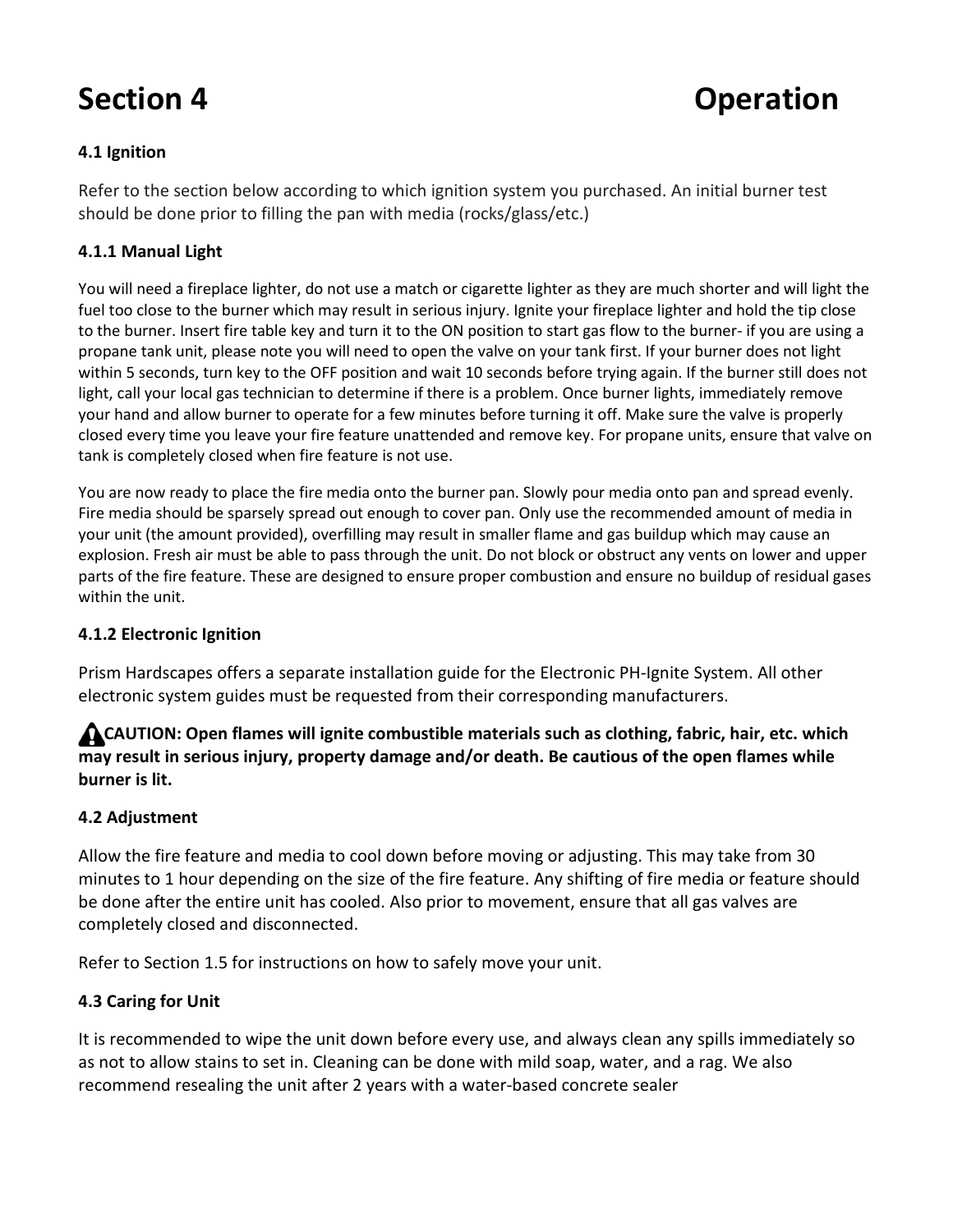Refer to the section below according to which Gas Type you purchased.

#### **BURNER WILL NOT LIGHT**

| <b>Possible Cause</b> | <b>How to Fix</b>                                                                                                                                                     |
|-----------------------|-----------------------------------------------------------------------------------------------------------------------------------------------------------------------|
| Air in Gas Line       | If newly installed, it may take several attempts to purge air from line.                                                                                              |
| Debris in Gas Line    | Confirm gas line is clear and free of obstruction (insulation, dirt, excess pipe sealer,<br>water etc). Clearing line of debris may require help from a professional. |
| Improper Gas          | Liquid Propane Units: Check if tank is low or empty, may need to refill or replace.                                                                                   |
| Pressure              | Natural Gas Units: Have a gas professional confirm gas pressure.                                                                                                      |

#### **BURNER WILL NOT STAY LIT**

| <b>Possible Cause</b>            | <b>How to Fix</b>                                                                                                                                                |
|----------------------------------|------------------------------------------------------------------------------------------------------------------------------------------------------------------|
| Improper Gas<br>Pressure         | Liquid Propane Units: Check if tank is low or empty, may need to be refilled or<br>replaced.<br>Natural Gas Units: Have a gas professional confirm gas pressure. |
| Improperly Applied<br>Fire Media | Media may be too dense; media will need to be reduced and evenly spread.                                                                                         |

#### **NOISE**

Note: Only use gas hose supplied by the manufacturer as they have been tested for noise.

| <b>Possible Cause</b>           | <b>How to Fix</b>                                                                                                               |
|---------------------------------|---------------------------------------------------------------------------------------------------------------------------------|
| Gas Hose<br><b>Restrictions</b> | Remove any tight bends or kinks in gas supply hose.                                                                             |
| <b>Excessive Gas Flow</b>       | Check gas regulator and reset if not within factory recommendations (Refer to the<br>subsection for your gas type in Section 3) |

#### **UNIT IS SMOKING**

| <b>Possible Cause</b> | <b>How to Fix</b>                                                                                        |
|-----------------------|----------------------------------------------------------------------------------------------------------|
| Poor Fuel Quality     | Liquid Propane Units: Inspect propane tank and hose, one or both may need to be<br>refilled or replaced. |
|                       | Natural Gas Units: Contact local gas company.                                                            |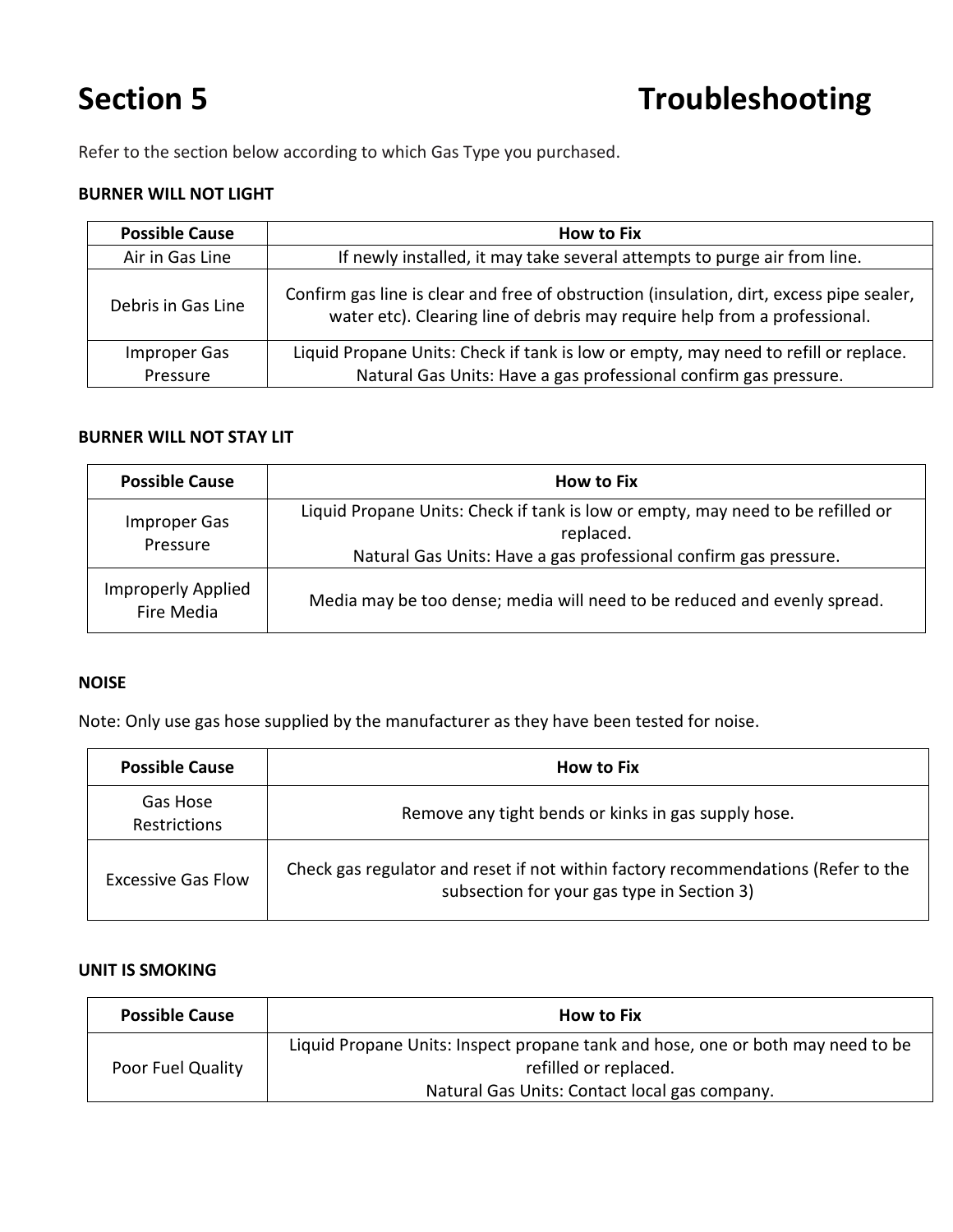| Excessive Flame   | Separate and spread media (rocks or glass) evenly to allow flames to spread and |
|-------------------|---------------------------------------------------------------------------------|
| Blockage          | pass-through media more evenly.                                                 |
| Improper Air/Fuel | Remove any foreign items or other combustible materials from unit & check for   |
| Mixture           | proper orifice sizing.                                                          |

### **BURNER FLAME IS TOO HIGH OR TOO LOW**

| <b>Possible Cause</b>                            | <b>How to Fix</b>                                                                                                                                         |
|--------------------------------------------------|-----------------------------------------------------------------------------------------------------------------------------------------------------------|
| <b>Incorrect Gas Supply</b><br>Pressure          | Liquid Propane Units: Inspect propane tank and hose, one or both may need to be<br>refilled or replaced.<br>Natural Gas Units: Contact local gas company. |
| <b>Blocked burner ports</b><br>or burner orifice | Clear burner ports and orifice of foreign particles or debris and wipe clean.                                                                             |
| Improper Orifice Size                            | Verify burner orifice is the proper size for the fuel being used. Consult with factory by<br>emailing tech-support@prismhardscapes.com                    |

### **UNIT PRODUCING UNWANTED ODORS**

| <b>Possible Cause</b> | <b>How to Fix</b>                                                                                                                                                       |
|-----------------------|-------------------------------------------------------------------------------------------------------------------------------------------------------------------------|
| Gas Leak              | DO NOT OPERATE -Turn off key valve but leave gas source on/open. (The gas should<br>be flowing through the hose up to the igniter valve) Inspect hose(s), check for any |
|                       | leaks at all connections and fittings by using soapy water checking for bubbles. If a<br>leak is found, turn off gas immediately and consult factory about replacing    |
|                       | damaged/defective component.                                                                                                                                            |
|                       | If no leak is found:                                                                                                                                                    |
|                       | Liquid Propane Units: inspect propane tank for damage or defect, tank may need to<br>be replaced.                                                                       |
|                       | Natural Gas Units: contact local gas company to inspect                                                                                                                 |

#### **COLOR FADING**

| <b>Possible Cause</b> | <b>How to Fix</b>                                                                                                                                                                                                                                         |
|-----------------------|-----------------------------------------------------------------------------------------------------------------------------------------------------------------------------------------------------------------------------------------------------------|
| Exposure              | Concrete Units: Purchase cement sealer at your local brick and mortar retailer and<br>apply a coat to concrete areas every year<br>Wooden Units: Purchase IPE sealer at your local brick and mortar retailer and apply a<br>coat to wood areas every year |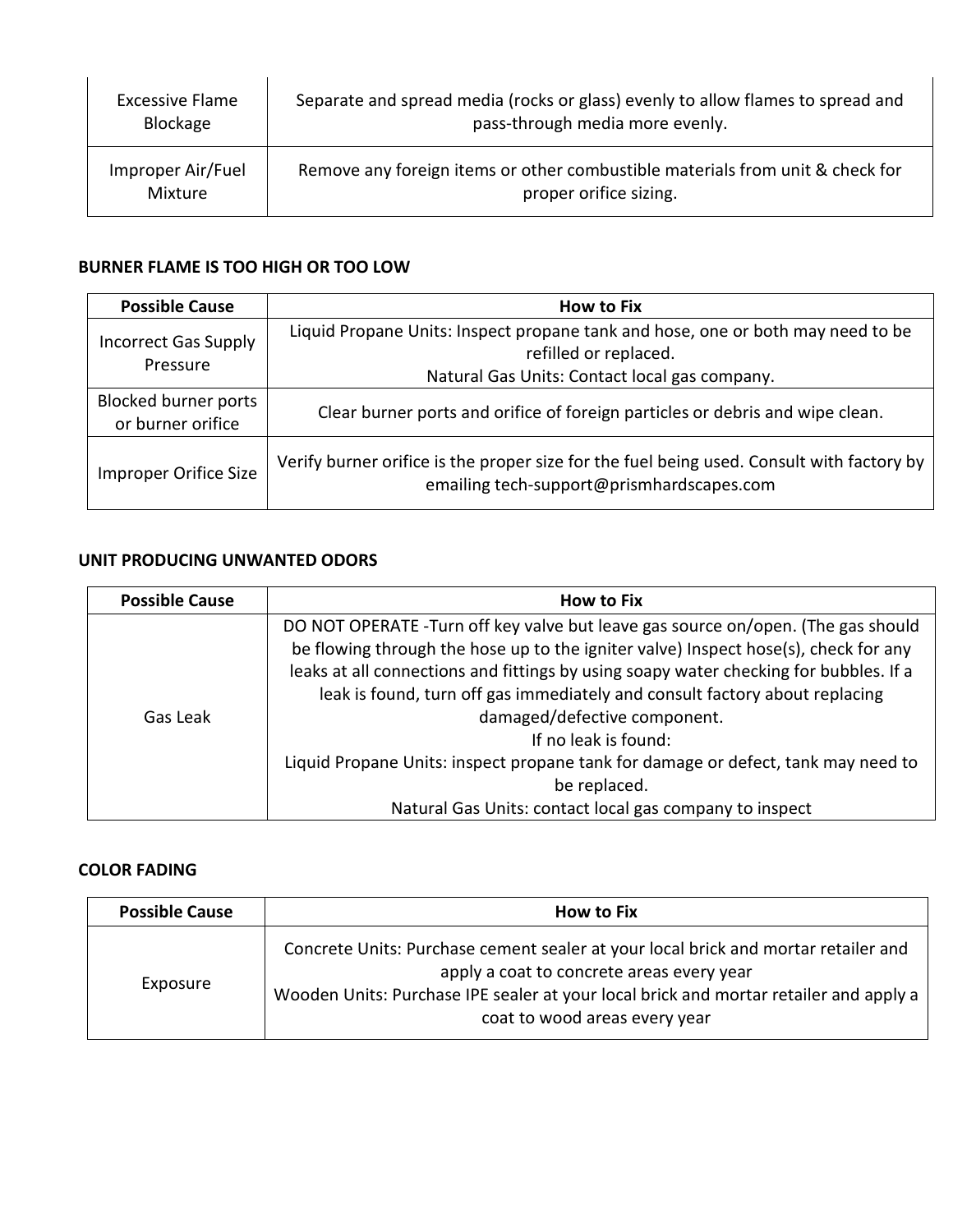## **Section 6 Warranty**

Prism Hardscapes LLC offers a 2-year limited warranty against manufacturer defects. Prism Hardscapes will repair or replace product which has been proven to be defective in workmanship and/or material. If unit is confirmed defective and is not repairable by a qualified Prism Hardscapes representative, the unit will be replaced FOB PRISM HARDSCAPES facility. The buyer must provide proof of purchase along with date of delivery to the end user and arrange shipping associated with the replacement of the unit. Prism Hardscapes will not be responsible for any defects resulting from misuse, user error, installation error, abuse, repair or alteration. The use of wood or fuels other than those specified for use with this unit by Prism Hardscapes will void warranty immediately. Under no circumstances will Prism Hardscapes be liable for incidentals or consequential damage resulting from defective products. This warranty is Prism Hardscapes' sole warranty, all others expressed or implied whether of merchantability, fitness of purpose or otherwise, are therefore disclaimed by Prism Hardscapes. Prism Hardscapes is not responsible for any injury or mishap related to misuse, abuse, or lack of judgment in choosing fire display locations.